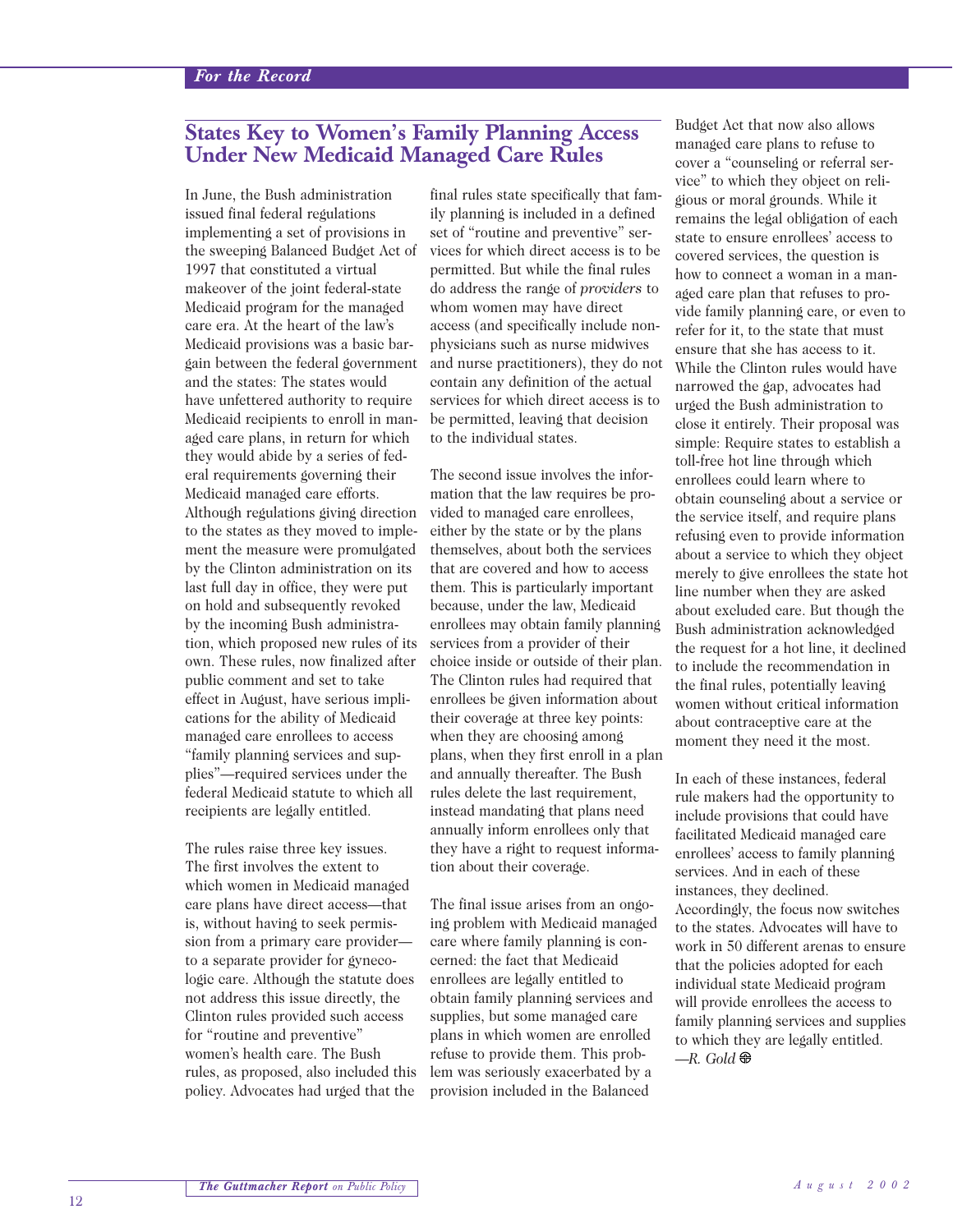## **Twenty States Now Require Contraceptive Insurance Coverage**

So far this year, lawmakers in New York, Arizona and Massachusetts have approved legislation requiring employer-sponsored health insurance plans that provide coverage for other prescription drugs also to cover prescription contraceptive drugs and devices approved by the Food and Drug Administration. Their actions bring to 20 the number of states with such mandates (see box). Each of the new laws takes effect in 2003, and in contrast to the opposition to such legislation among Republican leaders in Congress, each has been signed by a Republican governor.

The debate over New York's new law, a broad set of mandates related to women's health that will be signed by Gov. George E. Pataki (R), was particularly long and contentious. Similar measures had been approved by the Assembly the four prior years but blocked in the Senate, first by inaction and later by the Senate's insistence on a broadly worded exemption for employers claiming an opposition to contraception on the basis of their religious beliefs, a provision that the Assembly

**STATE REQUIRING PRIVATE-SECTOR INSURANCE COVERAGE OF PRESCRIPTION CONTRACEPTIVES**

| 1998                  | 2000                |
|-----------------------|---------------------|
| <b>MARYLAND</b>       | <b>DELAWARE</b>     |
| 1999                  | <b>IOWA</b>         |
| <b>CALIFORNIA</b>     | <b>RHODE ISLAND</b> |
| <b>CONNECTICUT</b>    | 2001                |
| <b>GEORGIA</b>        | <b>MISSOURI</b>     |
| <b>HAWAII</b>         | <b>NEW MEXICO</b>   |
| <b>MAINE</b>          | <b>TEXAS</b>        |
| <b>NEVADA</b>         | <b>WASHINGTON</b>   |
| <b>NEW HAMPSHIRE</b>  | 2002                |
| <b>NORTH CAROLINA</b> | ARIZONA*            |
| <b>VERMONT</b>        | MASSACHUSETTS*      |
|                       | NEW YORK*           |
|                       |                     |

*\*Effective January 2003*

opposed. (Major disputes over coinsurance for breast and cervical cancer screening also contributed to the delays.) Lawmakers broke the "refusal clause" standoff in June, compromising on a provision identical to one included in California's 1999 law that narrowly defines a religious employer as one that has as its mission the inculcation of religious values, that primarily employs and serves people who share its religious tenets, and that falls under a U.S. tax code provision that applies to churches, church auxiliaries and religious orders. Under the New York law, employees of exempted entities may purchase contraceptive coverage directly from the employer's insurer.

When news broke of the compromise, the state's Catholic Conference announced that it might challenge the new law in court, describing it as an attack on the Catholic Church and a violation of First Amendment principles. In particular, the conference lamented the fact that the law's exemption would not apply to Catholic hospitals, nursing homes, schools and charitable agencies. In 2001, a state appeals court ruled against a challenge to California's exemption, finding that the state had a right not only to define the exempt group as it chose but also to have passed a law without any exemption. The case is currently before California's supreme court.

Arizona Gov. Jane Dee Hull (R) signed her state's law in April, despite reservations over its narrow refusal clause that also had been modeled on California's. The Arizona law is notable for another feature, duplicated only in Missouri's 2001 law: It prevents religious employers from discriminating against enrollees who find another way to purchase contraceptives. Massachusetts's new law, signed in March by acting governor Jane Swift (R), includes a refusal clause based on the U.S. tax code

that would exempt churches, parochial schools, and "qualified church-controlled organizations."

The 20 states mandating contraceptive coverage account for almost half of the nation's population. State law, however, does not apply to employers that self-insure, and nearly half of workers and dependents with employer-sponsored insurance are in self-insured plans. Legislation pending in Congress, the Equity in Prescription Insurance and Contraceptive Coverage Act, would apply to all types of private-sector health insurance plans ("Federal Law Urged As Culmination of Contraceptive Insurance Coverage Campaign," *TGR,* October 2001, page 10).—*A. Sonfield*

## **Michigan Breaks New Ground in Restricting Family Planning Funds**

With varying degrees of success over the past 25 years, antiabortion state and federal lawmakers have advocated a range of restrictions designed to keep public funds for family planning from organizations that have anything to do with abortion. A new chapter in this saga began in May, when Michigan Gov. John Engler (R) signed into law a measure that takes the inventive tact of creating a priority system for distributing family planning funds.

Existing Michigan law, enacted annually since 1994 as part of the appropriations process, already prohibits state pregnancy prevention funds from being "used to provide abortion counseling, referrals, or services." The newly enacted law, which becomes effective next spring, goes well beyond this prohibition; it establishes a funding formula for state as well as federal Title X family planning grants that punishes organizations for their privately supported abortion-related activities. In essence, organizations are given a